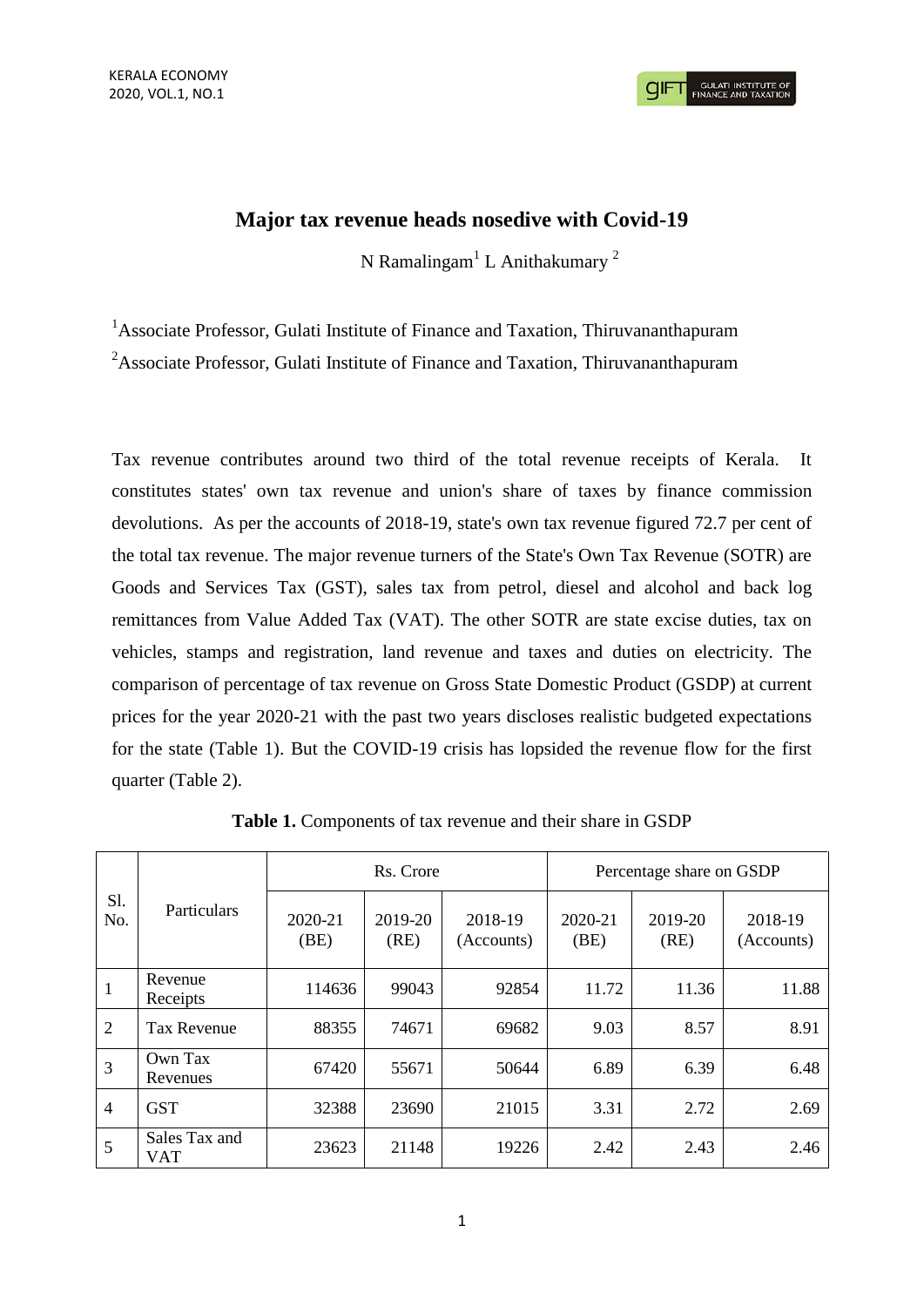| S1.<br>No. | Particulars                 | Rs. Crore       |                 |                       | Percentage share on GSDP |                 |                       |
|------------|-----------------------------|-----------------|-----------------|-----------------------|--------------------------|-----------------|-----------------------|
|            |                             | 2020-21<br>(BE) | 2019-20<br>(RE) | 2018-19<br>(Accounts) | 2020-21<br>(BE)          | 2019-20<br>(RE) | 2018-19<br>(Accounts) |
| 6          | <b>Land Revenue</b>         | 376             | 305             | 203                   | 0.04                     | 0.03            | 0.03                  |
| $\tau$     | <b>Excise Duty</b>          | 2801            | 2610            | 2521                  | 0.29                     | 0.3             | 0.32                  |
| 8          | Stamp and<br>Registration   | 4306            | 3915            | 3693                  | 0.44                     | 0.45            | 0.47                  |
| 9          | <b>Motor Vehicle</b><br>Tax | 3968            | 3709            | 3709                  | 0.41                     | 0.43            | 0.47                  |
| 10         | <b>Other Taxes</b>          | 694             | 295             | 278                   | 0.07                     | 0.03            | 0.04                  |
| 11         | Share in Taxes              | 20935           | 19000           | 19038                 | 2.14                     | 2.18            | 2.44                  |
| 12         | <b>GST</b><br>Compensation  |                 | 4721            | 2884                  |                          |                 |                       |
| 13         | <b>GSDP</b>                 | 978064          | 871534          | 781653                |                          |                 |                       |

**Table 2.** Tax revenue 2020 - Quarter -1 (Rs.Crores)

| S1.<br>No.     | Particulars                            | April to June<br>2020 | April to June<br>2019 | Revenue<br>difference<br>$(+/-)$ 2020<br>over 2019 | Growth<br>Rate 2020<br>over 2019 |
|----------------|----------------------------------------|-----------------------|-----------------------|----------------------------------------------------|----------------------------------|
| 1              | <b>GST</b>                             | 2990.29(39.70)        | 6596.62(42.44)        | $-3606.3$                                          | $-54.7$                          |
| $\overline{2}$ | Taxes on sales, Trade*                 | 1600.18(21.24)        | 4131.25(26.58)        | $-2531.1$                                          | $-61.3$                          |
| 3              | Stamp duty and registration            | 418.24(5.55)          | 840.19(5.41)          | $-422$                                             | $-50.2$                          |
| 4              | <b>Land Revenue</b>                    | 101.84(1.35)          | 79.38(0.51)           | 22.5                                               | 28.3                             |
| 5              | <b>State Excise duties</b>             | 374.29(4.97)          | 568.8(3.66)           | $-194.5$                                           | $-34.2$                          |
| 6              | Other Taxes and Duties**               | 346.47(4.60)          | 975.12(6.27)          | $-628.7$                                           | $-64.5$                          |
| 7              | <b>States share of Union Taxes</b>     | 1701.8(22.59)         | 2350.35 (15.12)       | $-648.6$                                           | $-27.6$                          |
| 8              | <b>Total Tax Revenue</b><br>(Quarter1) | 7533.11 (100)         | 15541.71 (100)        | $-8008.6$                                          | $-51.5$                          |

\* Includes tax on vehicles, electricity duty and other taxes

\*\* Figures in the parenthesis shows percentage share

Source: Computed from C&AG Data

# **Components of State's own tax revenue**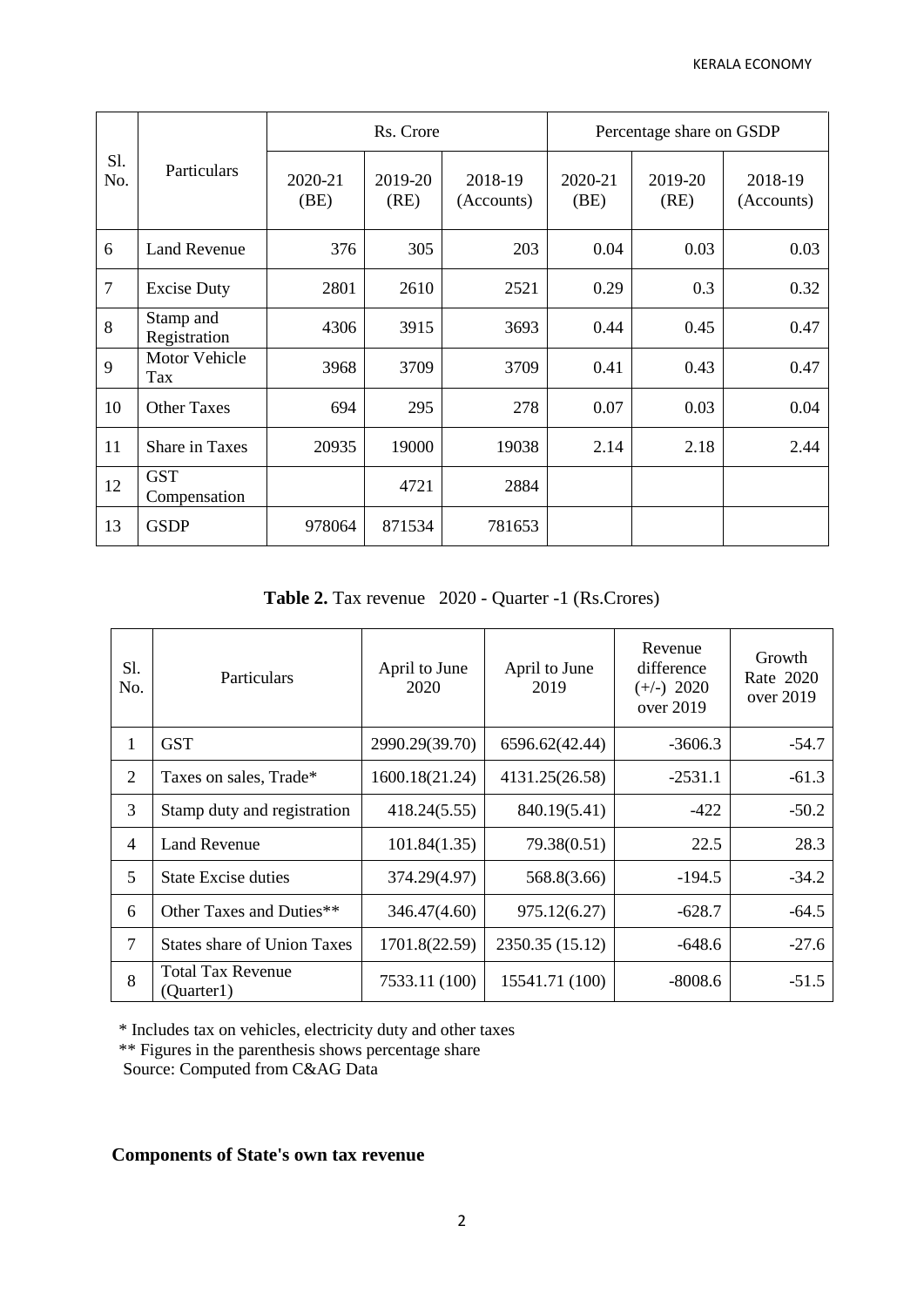*1. Goods and Services Tax [GST]:* During the first year of the introduction GST, the collection was Rs 14,302 crore (SGST plus IGST settlement) and Rs. 2102 crore due to GST compensation. (Period 1-7-2017 to 31-3-2018). During the second year (2018-19) the revenue was Rs. 24,651 crore and compensation was to the tune of Rs.3532 crore. A marginal upward trend felt during the third year (2019-20), Rs.25,864.9 crore with a compensation amount of Rs.3743 crore. The current year (2020-21) budgeted estimate pegged it to Rs.32,388 crore.

*2.Sales Tax and VAT:* The remittances from non-GST components like petrol, diesel, alcohol and VAT arrears was Rs.19,225.8 crore during the year 2018-19 which comes to 37.9 percent of the state's own tax revenue.

*3. Excise Duty:* Excise duty is levied by State on the manufacturing point of liquor in Kerala. During 2018-19, excise duty collected was Rs.2541.4 crore.

*4. Stamp Duty and Registration:* The amount collected as Stamp duty and registration fee was Rs.3693.2crore in 2018-19.

*5. Land Revenue:* The land revenue collection during the year 2018-19 was Rs. 202.78 crore accounting for 0.40 per cent of state's own tax revenue.

*6. Taxes on Vehicles:* Motor vehicle tax collection during the year 2018-19 was Rs. 3708.6crore.

*7. Other Taxes:* Taxes and duties on electricity, tax on goods and passengers and others contribute Rs.277.7crore during 2018-19.

#### **GST Compensation**

GST (Compensation to States) Act 2017 guarantees 100 per cent compensation for revenue loss for a period of five years since the introduction of GST. The GST revenue loss to a State is the difference between the actual revenue collected from GST and the projected revenue by considering 14 percent yearly increase, base year being 2015-16. The compensation amount is being met through the 'GST Compensation Cess' levied on items such as luxury cars, tobacco products, cigarettes, pan masala, aerated drinks etc

### **Tax revenue: The first quarter picture**

The data of the Comptroller and Auditor General of India (C&AG) published as unaudited provisional figures on the tax revenue of states as monthly key indicators are taken for analysis. (Refer Box 1 for brief explanation of the taxes as perceived by C&AG).

#### **Box - 1**

A. Goods and Services Tax: The figure consists of State's receipts under the heads - State Goods and Services Tax (SGST) and Integrated Goods and Services Tax (IGST). Finance Commission's Share of net proceeds assigned to State on Central Goods and Services Tax (CGST) and Share of net proceeds assigned to State on Integrated Goods and Services Tax are also included in this head.

B. Taxes on Sales, Trade etc.: This consists of receipt under Central Sales Tax Act, Kerala General Sales Tax Act (Petrol, Diesel, ATF, Crude Oil, Natural Gas, Liquor for human consumption etc.) and Kerala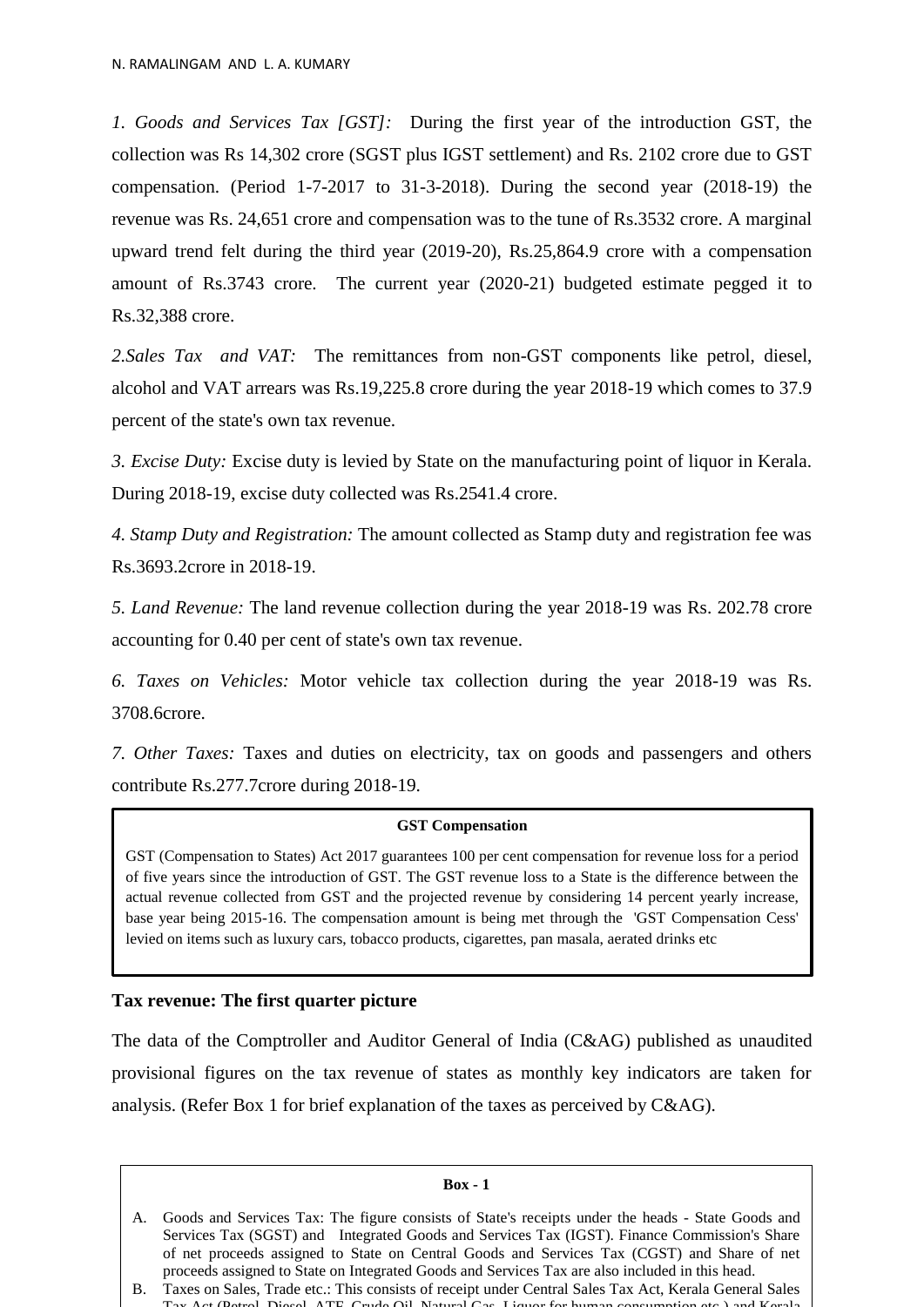It is evident from Table - 2 that, except land revenue, all the items of tax revenue recorded negative growth during the first quarter of 2020-21 as compared the first quarter of the previous year. GST remittance declined by 54.7 per cent while that from taxes on sales and trade being as high as 61 per cent. Similarly, around 50 per cent decline is registered in remittances from taxes on sales, trade, stamp duty and registration and other taxes. Altogether during the first quarter of 2020-21 a tax revenue short-fall of Rs 8008 crore has been recorded that is estimated at a 51.5 per cent decline as compared to the first quarter of 2019-20.

The GST revenue has been short by 78.5 per cent (Rs.1890.3 crore) during the month of April, followed by 51.4 per cent (Rs.1038.9 crore) short during May and 31.2 per cent (Rs.677.1crore) short by June 2020 with a predictable expectation of a gradual recovery sign during the coming months. Similar reduction in revenue is witnessed by the state for other components of tax revenue like taxes like sales tax (petrol, diesel and alcohol), stamp duty and registration, other taxes and duties. State excise registered a positive sign in the month of June 2020 when compared to June 2019. Month on month land revenue remittance registered a positive sign for May and June 2020. With the Central Government shying away from paying the legitimate GST compensation to the states and given the massive decline in the own tax revenue of the state, the finance of Kerala will be in trouble. The economic slowdown and the pandemic outbreak put the state's finance in the doldrums as dependence